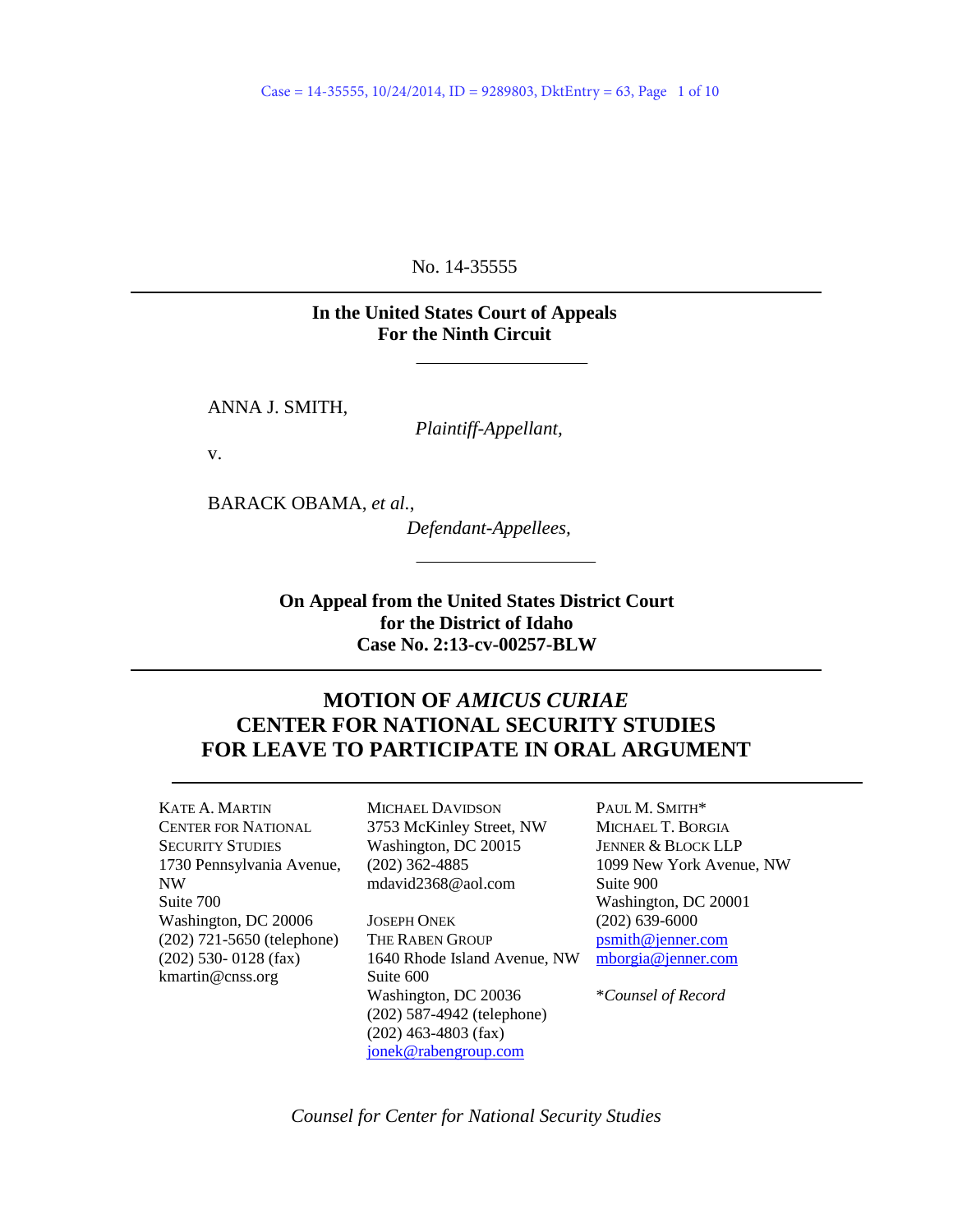Pursuant to Federal Rule of Appellate Procedure 29(g), the Center for National Security Studies ("the Center") respectfully moves the Court for leave to participate in oral argument in the above-captioned matter to address why this Court should reverse the District Court below on statutory grounds not addressed by the parties on appeal. The Center requests that it be allotted 10 minutes of argument time taken from neither party. Counsel for Plaintiff-Appellant has indicated that Plaintiff-Appellant does not oppose this motion, provided that her time for oral argument is not reduced. Counsel for the government has indicated that it opposes this motion. The Center notes that the D.C. Circuit has granted the Center's motion to participate in oral argument in the parallel matter of *Klayman v. Obama* in order to argue that the program has not been authorized by Congress. *See* Order, No. 14-5004, (D.C. Cir. Oct. 7, 2014). Oral argument for that case is set for November 4, 2014.

In support of this motion, the Center states as follows:

1. The Center's participation in oral argument is warranted and would be beneficial to the Court. Whereas the parties urge the Court to address the farreaching constitutional issues raised in this case, the Center has presented narrower and indispensible statutory grounds on which this Court can resolve this matter. The Center's brief methodically describes why the telephony metadata program ("the program") satisfies none of the key elements of Section 501 of the Foreign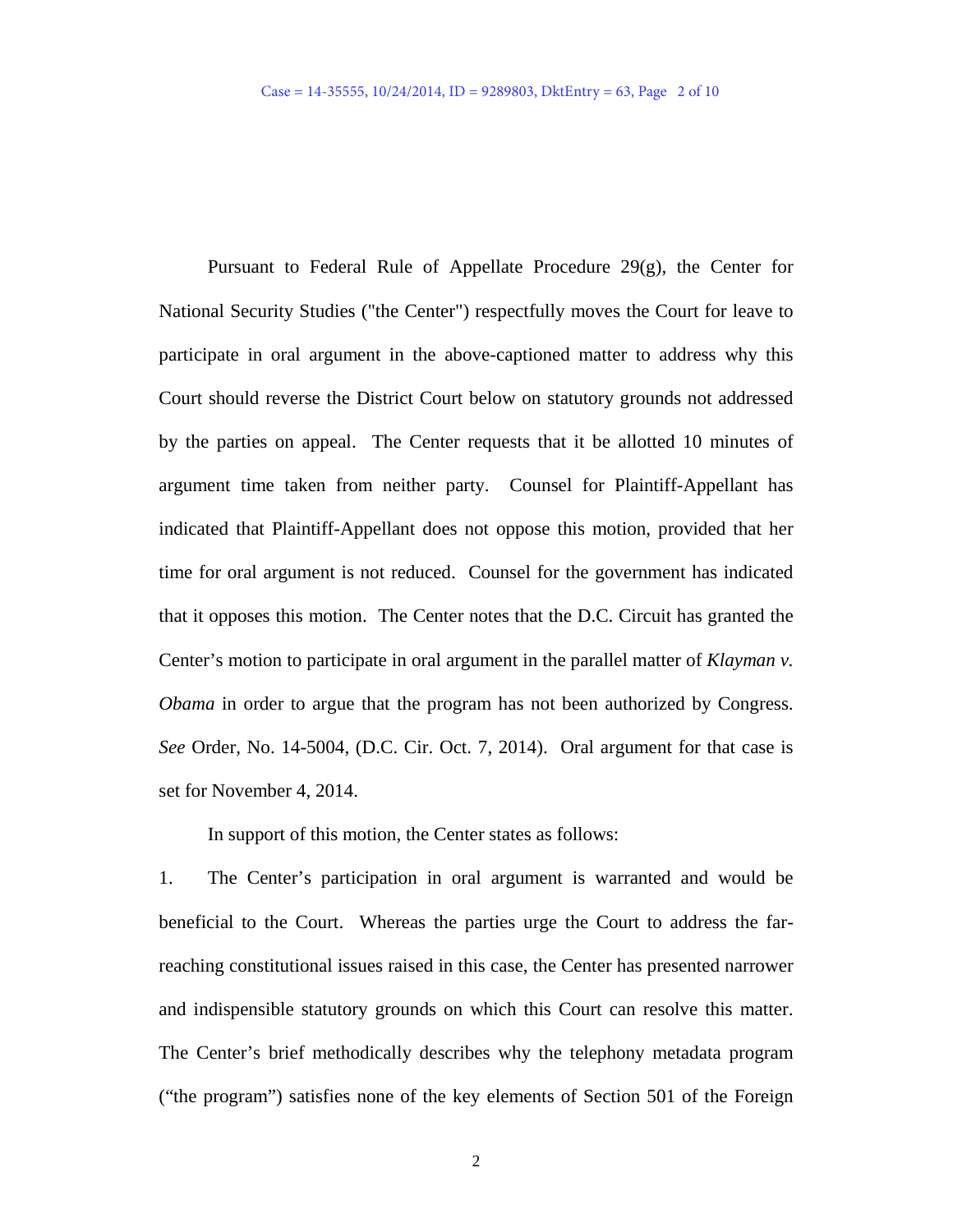Intelligence Surveillance Act ("FISA"), 50 U.S.C. § 1861, *see* Br. of Amicus Curiae Ctr. for Nat'l Sec. Studies 7-21, and why Congress may not be deemed to have ratified the government's and the FISA Court's secret interpretation of Section 501, *see id.* at 21-29. The government's response brief makes no effort to address the merits of the Center's argument that the program violates Section 501, but rather contends that the Court is barred from considering the statutory issue altogether. *See* Br. for the Appellees 41 n.12. In short, the Center's participation in oral argument is warranted because the Center intends to put the merits of the statutory issue before the Court.

2. If this Court determines that the program has not been statutorily authorized, ruling on the constitutional issues presented by the parties would be unnecessary and contrary to the Court's responsibility to avoid rendering advisory opinions on constitutional issues where alternative means of resolution are available. *See Ashwander v. Tennessee Valley Authority*, 297 U.S. 288, 348 (1936) (Brandeis, J., concurring); *see also Thomas v. Crosby*, 371 F.3d 782, 802 (11th Cir. 2004) (reviewing a statutory issue *sua sponte* to avoid rendering an advisory opinion on a constitutional claim). By permitting the Center to participate in oral argument, the Court can ensure that it receives full presentation of the statutory issue, which the Court is compelled to decide under the doctrine of constitutional avoidance.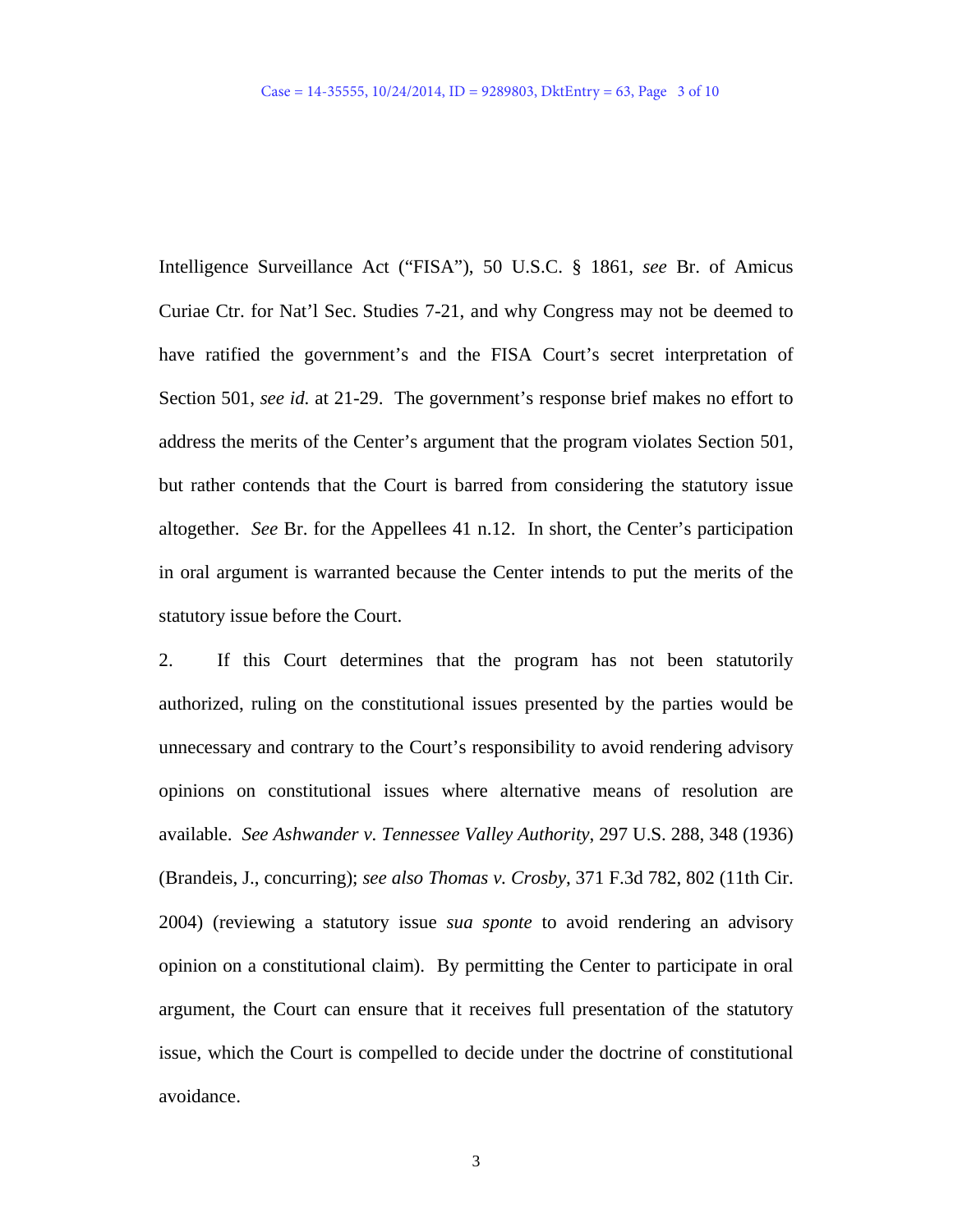3. In the District Court, the Plaintiff-Appellant alleged that the program "exceeds the authority" granted by Section 501. Am. Compl.¶ 25, No. 13-cv-00257, ECF No. 3. Plaintiff-Appellant made a similar allegation about the Administrative Procedure Act. *Id.* In response, the government fully briefed the statutory issue before the District Court, *see* Defs.' Mot. Dismiss 30-43, No. 13-cv-00257, ECF No. 14-1; Mem. Opp. Pl.'s Mot. Prelim. Inj. 30-43, No. 13-cv-00257, ECF No. 15, and thus would not be prejudiced by the Court's decision to resolve this matter on statutory grounds. *See Teague v. Lane*, 489 U.S. 288, 300 (1989) (adopting a position raised by *amicus curiae* on appeal where the parties had provided briefing on the same issue for a different claim). Moreover, the Center is not seeking to expand or alter the relief sought by Plaintiff-Appellant. Rather, the Center is simply advocating that this Court reverse on alternative statutory grounds the District Court's holding that Plaintiff-Appellant does not have a substantial likelihood of success on the merits of her claim that the program is unlawful.

4. The question of whether Congress authorized the program is properly before this Court even though the parties have not raised that question in their briefing. As argued in the Center's amicus brief, *see* Br. of Amicus Curiae Ctr. Nat'l Sec. Studies 3-4, this Court has ultimate authority to determine what issues it will consider in order to properly resolve the case before it. *See Singleton v. Wulff*, 428 U.S. 106, 121 (1976) ("The matter of what questions may be taken up and resolved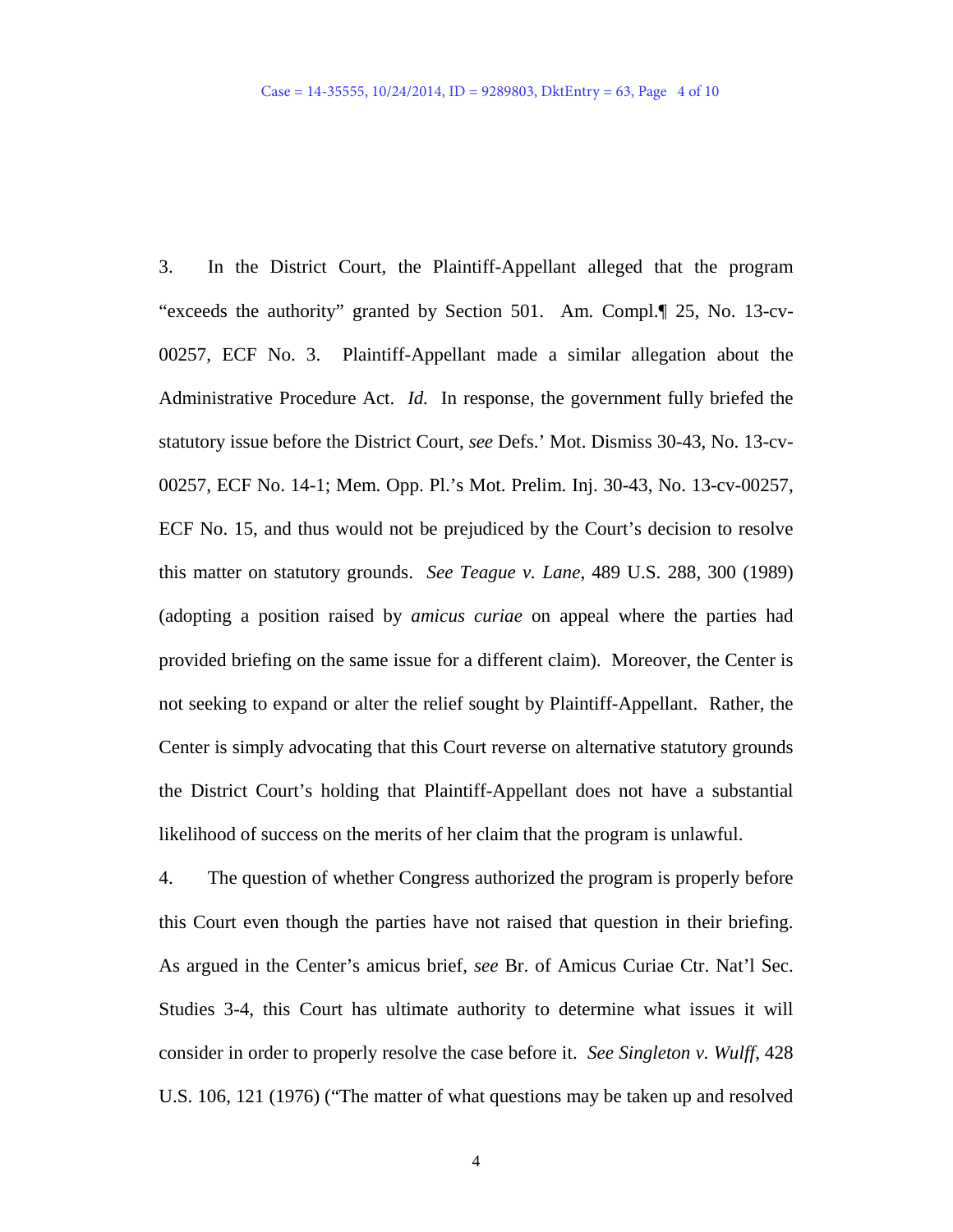for the first time on appeal is one left primarily to the discretion of the courts of appeals, to be exercised on the facts of individual cases"). Courts of appeals may consider *sua sponte* issues not raised on appeal or not presented at any stage of the proceedings, particularly where doing so is necessary to avoid unnecessarily addressing a constitutional issue. *See, e.g., See United States v. Underwood*, 597 F.3d 661, 665 (5th Cir. 2010) (considering an issue not raised on appeal *sua sponte* was appropriate in order to avoid ruling on a more difficult constitutional issue, per *Ashwander*); *Thomas*, 371 F.3d at 802. Moreover, the Supreme Court has explicitly resolved important legal questions based on an issue raised only by *amicus curiae*. *See Teague*, 489 U.S. at 300; *Mapp v. Ohio*, 367 U.S. 643, 646 n.3 (1961).

5. At numerous points in its response brief, the government asserts that Congress has authorized the program and relies on that assertion to support its claim that the program is constitutional. *See, e.g.,* Br. for the Appellants 25-26 ("That reasoning [of *Smith v. Maryland*, 442 U.S. 735 (1979)] applies with particular force where, as here, plaintiff is claiming a privacy interest in telephony metadata acquired pursuant to statutory authorization and court orders from the business records of telecommunications companies."); *id.* at 40 ("Indeed, the privacy interests here are even weaker than in *Smith*. This case concerns repeated orders issued by numerous Article III judges pursuant to statutory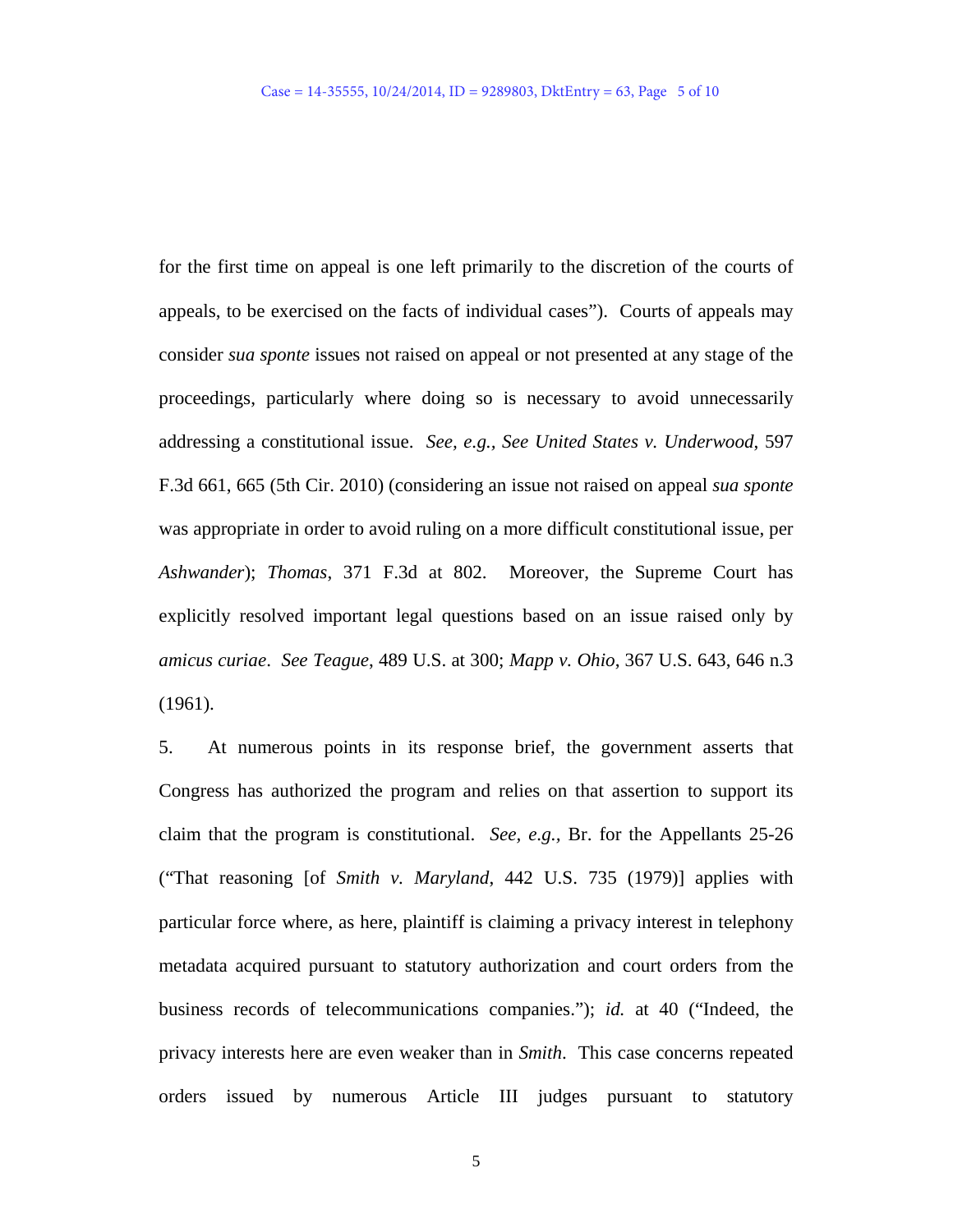authorization…."); *id.* at 63 ("Plaintiff's insistence that the government cannot obtain telephony metadata under Section 215 without a warrant and individualized probable cause is particularly anomalous given the broad discretion the Fourth Amendment ordinarily provides the government to compel the production of documents under statutory authorization."). Yet, the government contends that this Court is powerless to scrutinize that assertion and to determine for itself whether the program has in fact been congressionally authorized. *See id.* at 41 n.12. As the government would have it, this Court must simply take the government at its word that Congress has authorized the program, and then consider that purported authorization as a factor in favor of the program's constitutionality.

6. Although the government appears to concede that the Court may consider an issue *sua sponte* that has not been raised on appeal by the parties, it argues that the Court may not consider the statutory issue here because Plaintiff-Appellant conceded her statutory claim before the District Court and declined to pursue that claim on appeal. *See id.* at 20. But the government cites no authority in support of its contention that the court of appeals is prohibited from considering an issue withdrawn before the district court.<sup>[1](#page-5-0)</sup> To the contrary, courts of appeals have

<span id="page-5-0"></span> $\ddot{ }$ 

<sup>1</sup> The case cited by the government, *Golden Gate Restaurant Ass'n v. San Francisco*, 546 F.3d 639, 653 (9th Cir. 2008), supports only the proposition that the court of appeals is not *required* to consider an argument raised only by *amicus curiae* or for the first time by a party on appeal. Here Plaintiff-Appellant *did* raise this issue before the District Court prior to withdrawing it, and the government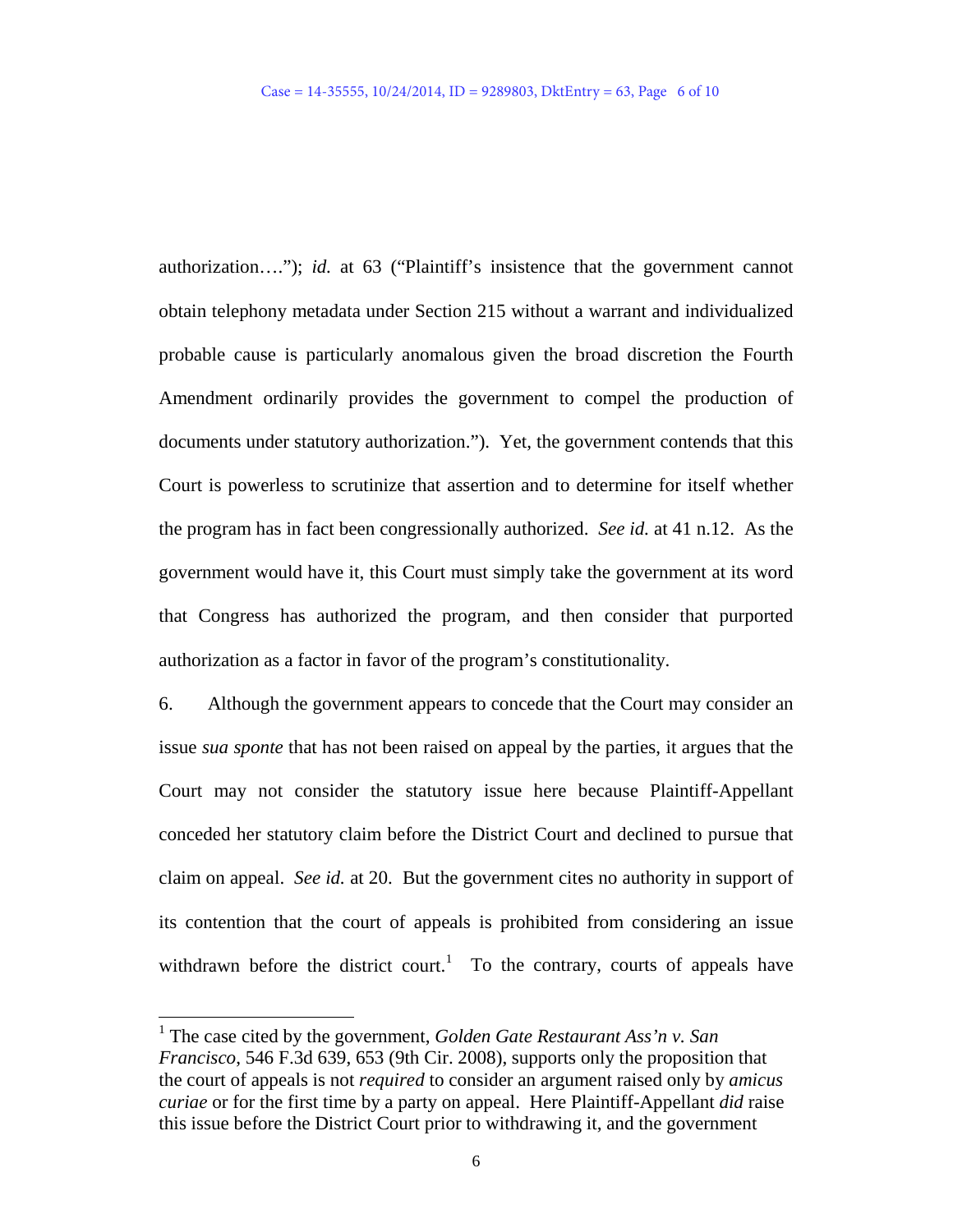authority to consider issues never raised before the district court at all, as well as issues that were abandoned or waived before the district court. *See Booking v. Gen. Star Mgmt. Co.*, 254 F.3d 414, 418-419 n.4 (2d Cir. 2001) (stating that the court of appeals has discretion to consider issues not reached by the district court "even if an argument that is pressed on appeal was abandoned or waived in the District Court."). It is especially important that the Court exercise that authority here to consider the antecedent question of whether the program is authorized by Section 501, in order to avoid ruling unnecessarily on the constitutional issues briefed by the parties.<sup>[2](#page-6-0)</sup> See Dep't of Commerce v. U.S. House of Representatives, 525 U.S. 316, 343 (1999) (quoting *Spector Motor Serv. v. McLaughlin*, 323 U.S. 101, 105 (1944) ("If there is one doctrine more deeply rooted than any other in the process of constitutional adjudication, it is that we ought not to pass on questions of constitutionality … unless such adjudication is unavoidable.")).

7. In deciding whether to resolve the statutory issue, this Court should consider that the issue is being weighed presently by the Second Circuit in *ACLU v.* 

 $\overline{a}$ 

fully briefed its response. More importantly, the canon of constitutional avoidance compels this Court to seek to resolve the case on antecedent statutory grounds. Br. of Amicus Curiae Ctr. Nat'l Sec. Studies 5-7.

<span id="page-6-0"></span><sup>&</sup>lt;sup>2</sup> Additionally, the Court's authority to address and rely on the statutory argument is analogous to an exercise of supplemental jurisdiction. That doctrine provides that once a district court has jurisdiction over one claim, it may address all other claims that are so "related" that "they form part of the same case or controversy under Article III of the United States Constitution." 28 U.S.C. § 1367(a); *see also United Mine Workers of Am. v. Gibbs*, 383 U.S. 715 (1966).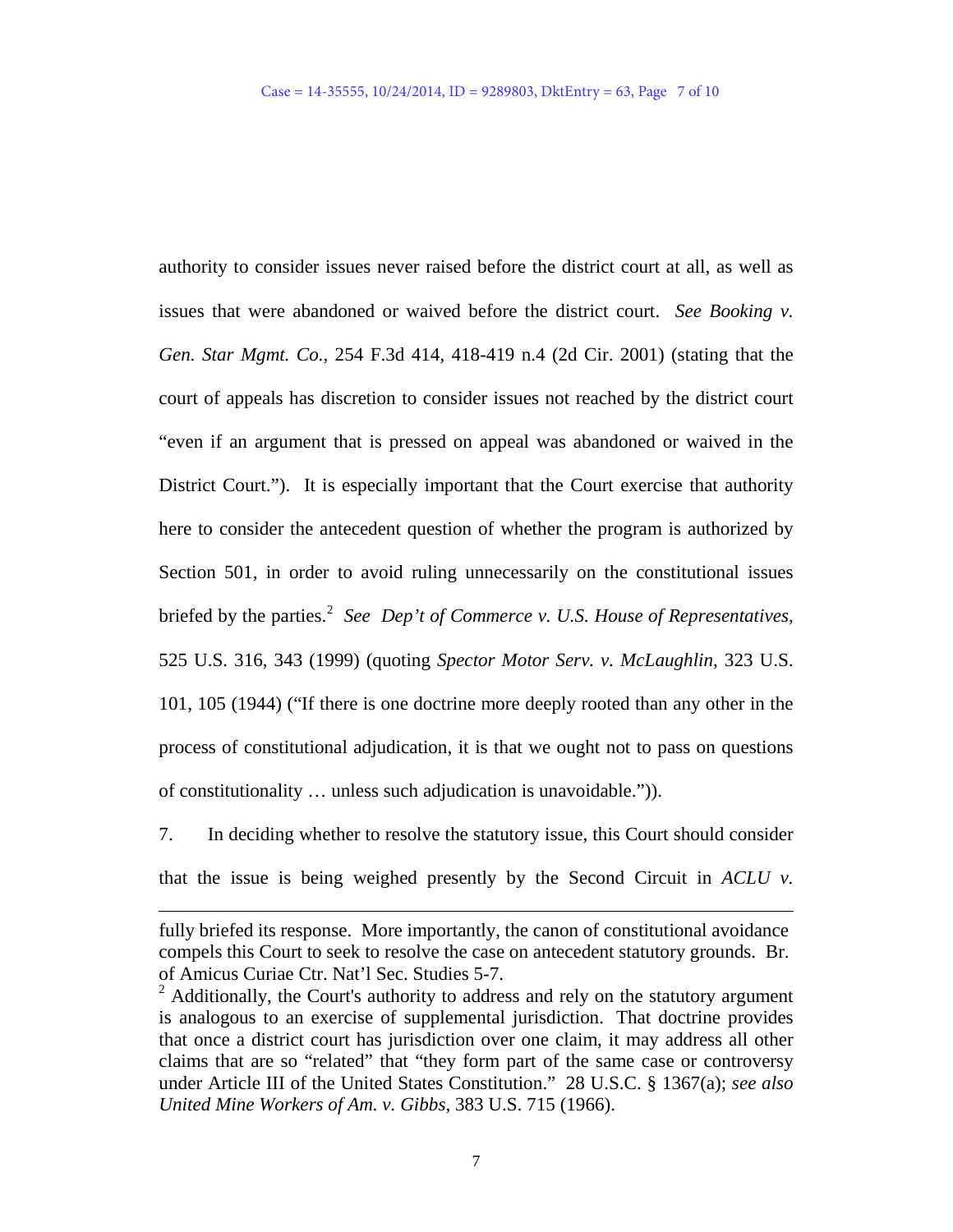*Clapper*, No. 14-42, and will be considered by the District of Columbia Circuit in *Klayman v. Obama*, No. 14-5004. The issue of whether the program is authorized by statute was briefed by the parties in *ACLU v. Clapper* and was addressed extensively at oral argument.<sup>[3](#page-7-0)</sup> If this Court declines to decide the statutory issue, the result could be a constitutional holding before this Court and a holding in the Second Circuit and D.C. Circuit on the antecedent statutory issue, simply because the Plaintiff-Appellant elected not to pursue the statutory issue before this Court.

8. As noted above, the government relies on Congress's supposed authorization of the program as evidence of the program's legality while insisting that the Court is prohibited from hearing the statutory issue. Permitting the Center to participate in oral argument would allow the Court to hear a rebuttal to the government's position and a presentation of the merits of the Center's contention that the program violates Section 501.

Based on the foregoing, the Center respectfully requests that this Court grant this motion for leave to participate in oral argument.

<span id="page-7-0"></span> $\ddot{ }$ 

<sup>3</sup> *See* Oral Argument, *ACLU v. Clapper*, No. 14-42 (2d Cir. Sept. 2, 2014), http://www.c-span.org/video/?321163-1/aclu-v-clapper-oral-argument-phonerecord-surveillance.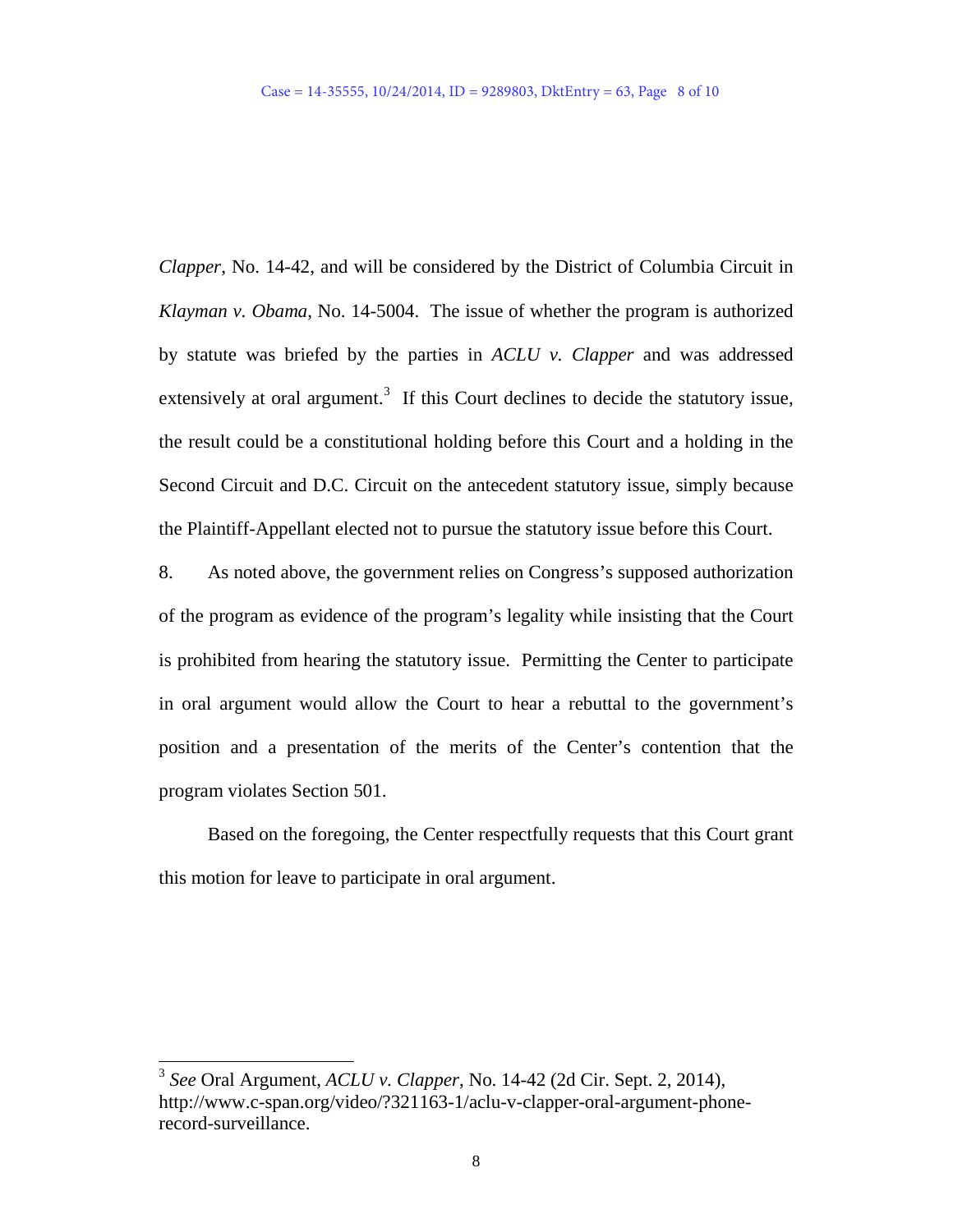Dated: October 24, 2014

Respectfully submitted,

Michael Davidson, D.C. Bar No. 449007 3753 McKinley Street, NW Washington, DC 20015 (202) 362-4885 [mdavid2368@aol.com](mailto:mdavid2368@aol.com)

*Of Counsel*

/s/ Paul M. Smith Paul M. Smith, D.C. Bar No. 358870 Michael T. Borgia, D.C. Bar No. 1017737 Jenner & Block, LLP 1099 New York Avenue, NW, Suite 900 Washington, DC 20001 (202) 639-6000 (telephone) (202) 639-6066 (fax) [psmith@jenner.com](mailto:psmith@jenner.com)

Kate A. Martin, D.C. Bar No. 949115 Center for National Security Studies 1730 Pennsylvania Avenue., NW, Suite 700 Washington, D.C. 20006 (202) 721-5650 (telephone) (202) 530- 0128 (fax) [kmartin@cnss.org](mailto:kmartin@cnss.org)

Joseph Onek, D.C. Bar No. 43611 The Raben Group 1640 Rhode Island Ave., NW, Suite 600 Washington, D.C. 20036 (202) 587-4942 (telephone) (202) 463-4803 (fax) [jonek@rabengroup.com](mailto:jonek@rabengroup.com)

*Counsel for Movant Center for National Security Studies*